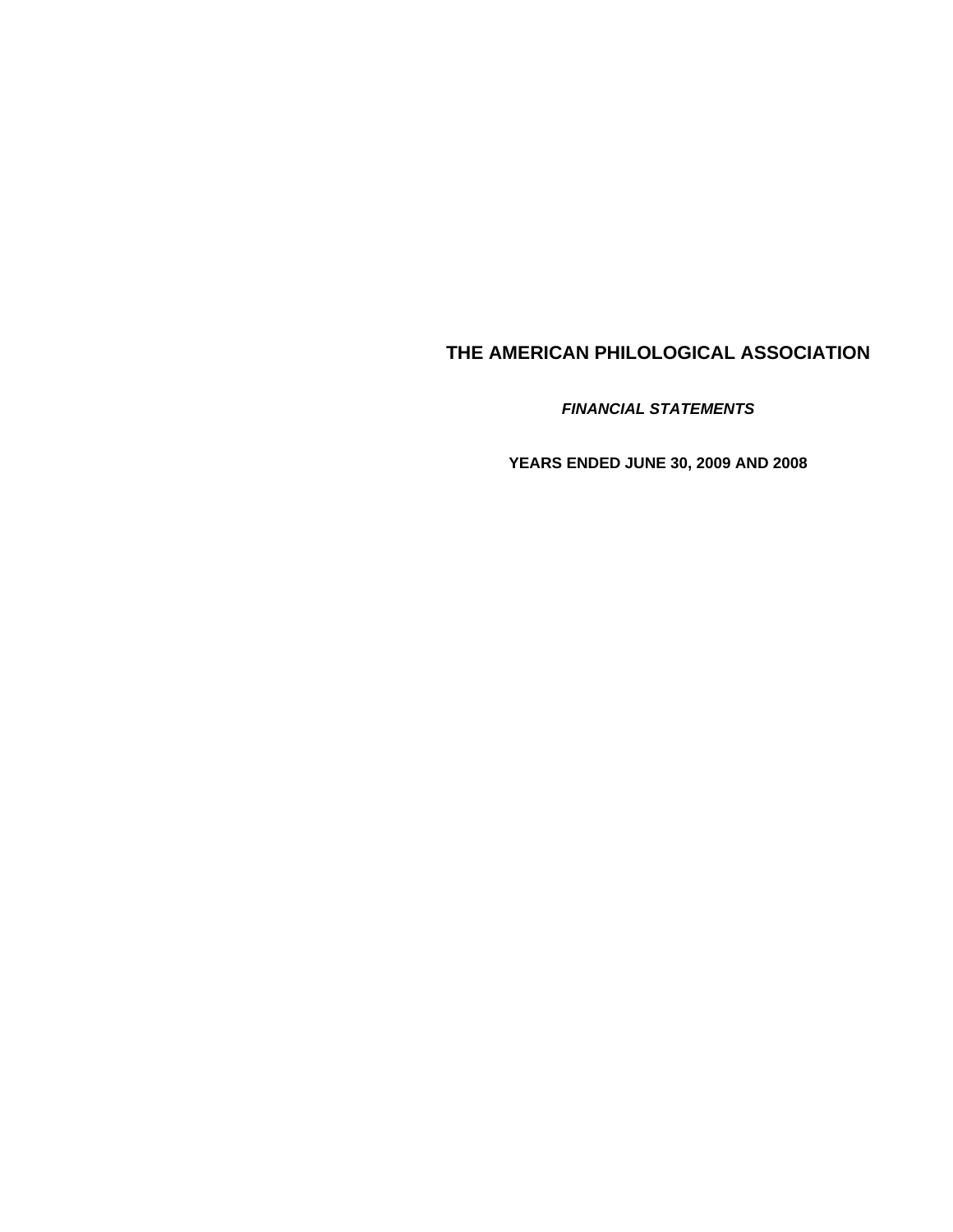### *CONTENTS*

| INDEPENDENT AUDITOR'S REPORT             |   |
|------------------------------------------|---|
| FINANCIAL STATEMENTS                     |   |
| <b>Statements of Financial Position</b>  | 2 |
| <b>Statements of Activities</b>          | 3 |
| <b>Statements of Functional Expenses</b> | 4 |
| <b>Statements of Cash Flows</b>          | 6 |
| <b>Notes to Financial Statements</b>     |   |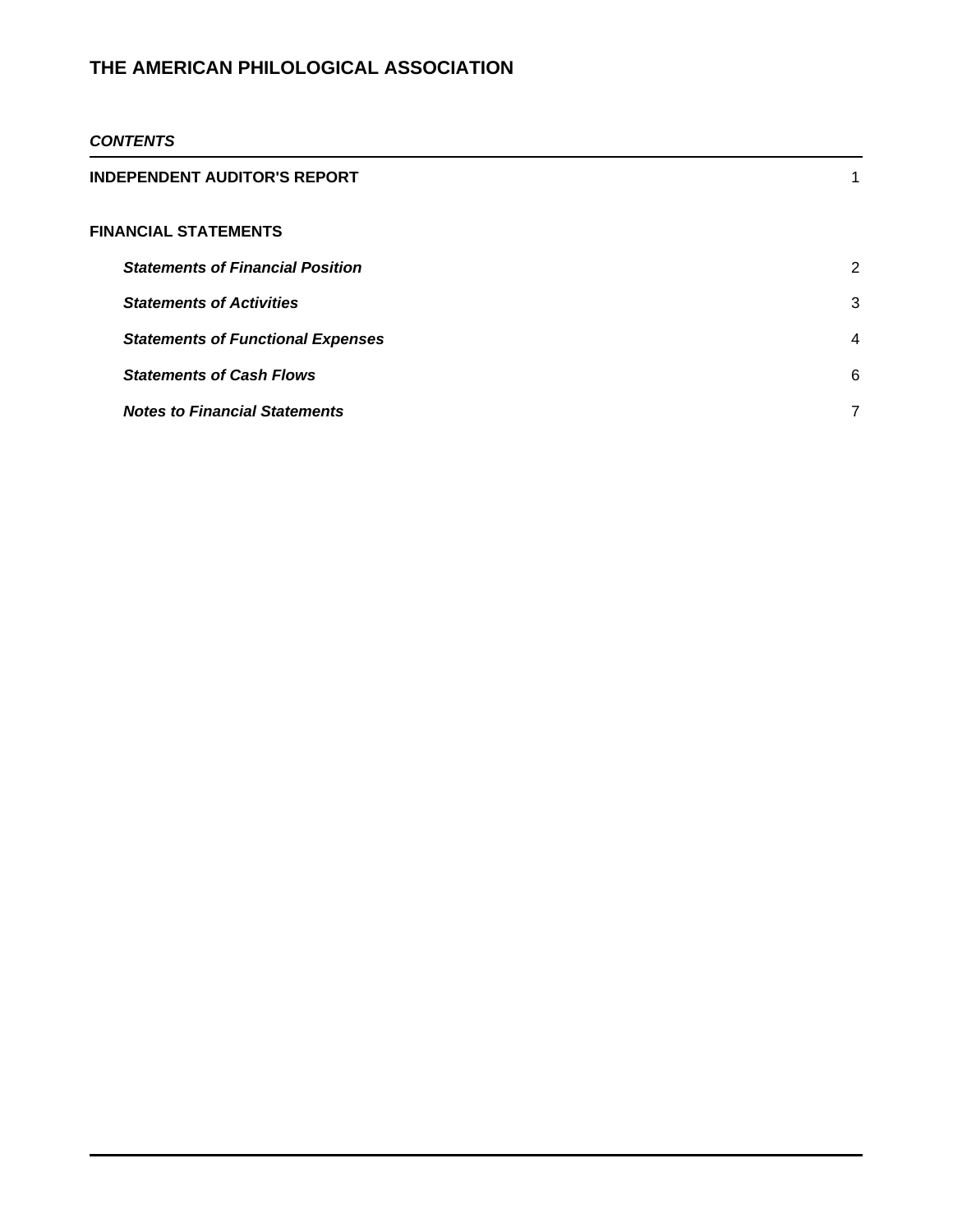

# **INDEPENDENT AUDITOR'S REPORT**

### **Board of Directors The American Philological Association Philadelphia, Pennsylvania**

We have audited the accompanying statements of financial position of The American Philological Association (a nonprofit organization) as of June 30, 2009 and 2008, and the related statements of activities, functional expenses, and cash flows for the years then ended. These financial statements are the responsibility of the Association's management. Our responsibility is to express an opinion on these financial statements based on our audits.

We conducted our audits in accordance with U.S. generally accepted auditing standards. Those standards require that we plan and perform the audit to obtain reasonable assurance about whether the financial statements are free of material misstatement. An audit includes examining, on a test basis, evidence supporting the amounts and disclosures in the financial statements. An audit also includes assessing the accounting principles used and significant estimates made by management, as well as evaluating the overall financial statement presentation. We believe that our audits provide a reasonable basis for our opinion.

In our opinion, the financial statements referred to above present fairly, in all material respects, the financial position of The American Philological Association at June 30, 2009 and 2008, and the changes in its net assets and its cash flows for the years then ended, in conformity with U.S. generally accepted accounting principles.

 $BB0, LLP$ 

**Philadelphia, Pennsylvania April 23, 2010**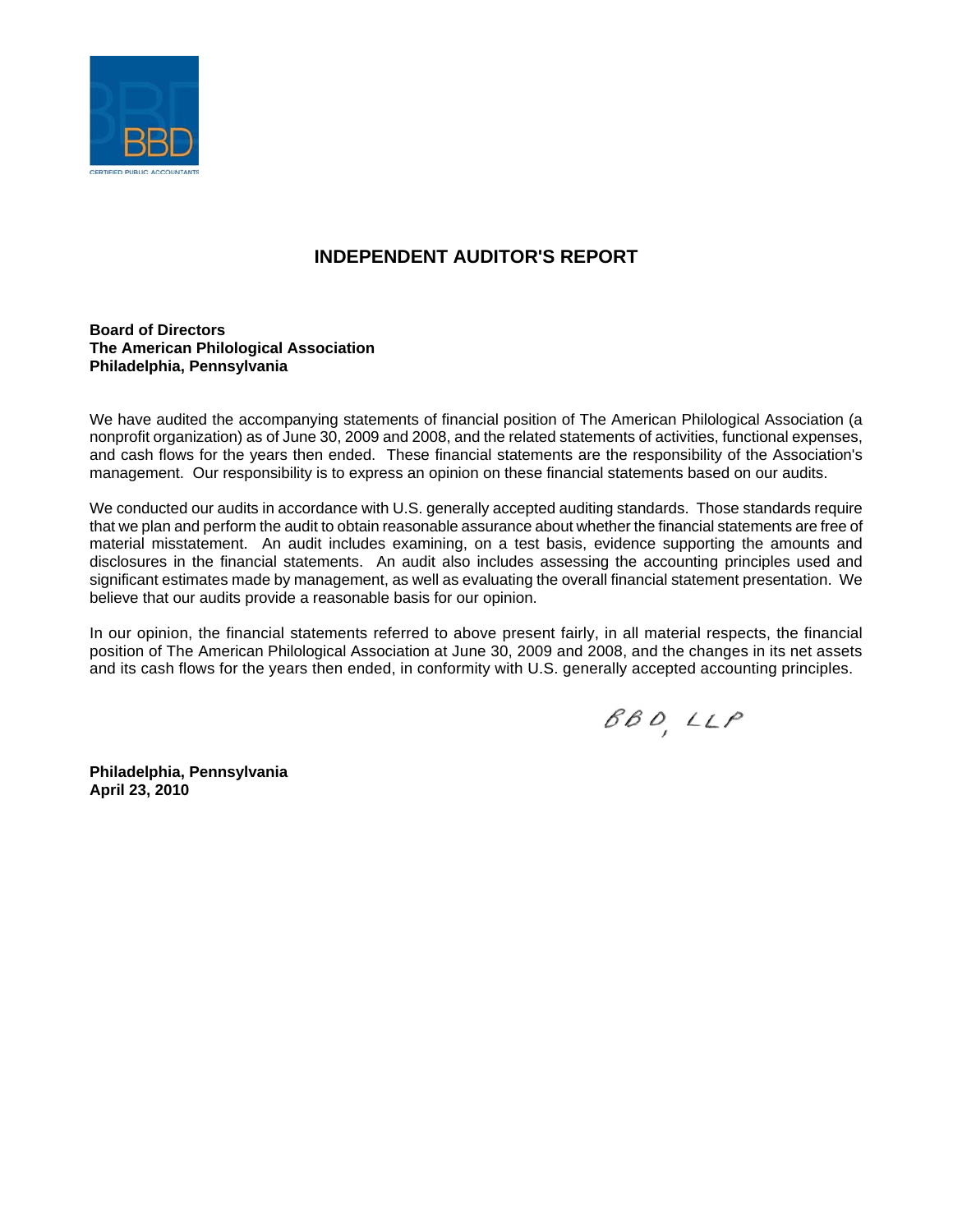## *STATEMENTS OF FINANCIAL POSITION*

## **June 30, 2009 and 2008**

| <b>ASSETS</b>                                                | 2009                   | 2008                   |
|--------------------------------------------------------------|------------------------|------------------------|
| Cash<br>Accounts receivable                                  | \$<br>285,334          | \$<br>188,108          |
| Grants and contributions<br>Other                            | 614,143<br>31,343      | 836,414<br>33,595      |
| Inventory<br>Prepaid expenses and deposits                   | 8,367<br>26,857        | 9,498<br>24,557        |
| Investments<br>Equipment, net of accumulated depreciation of | 3,951,386              | 4,041,665              |
| \$24,509 in 2009 and \$22,132 in 2008                        | 11,142                 | 13,486                 |
| <b>Total assets</b>                                          | \$4,928,572            | \$5,147,323            |
| <b>LIABILITIES AND NET ASSETS</b>                            |                        |                        |
| <b>LIABILITIES</b>                                           |                        |                        |
| Accounts payable and accrued expenses<br>Fellowships payable | \$<br>71,647<br>77,400 | \$<br>51,662<br>54,000 |
| Deferred revenue                                             | 107,665                | 120,322                |
| <b>Total liabilities</b>                                     | 256,712                | 225,984                |
| <b>NET ASSETS</b>                                            |                        |                        |
| Unrestricted                                                 | 1,294,187              | 1,737,315              |
| <b>Temporarily restricted</b><br>Permanently restricted      | 1,094,752<br>2,282,921 | 1,577,665<br>1,606,359 |
| <b>Total net assets</b>                                      | 4,671,860              | 4,921,339              |
| <b>Total liabilities and net assets</b>                      | \$4,928,572            | <u>\$5,147,323</u>     |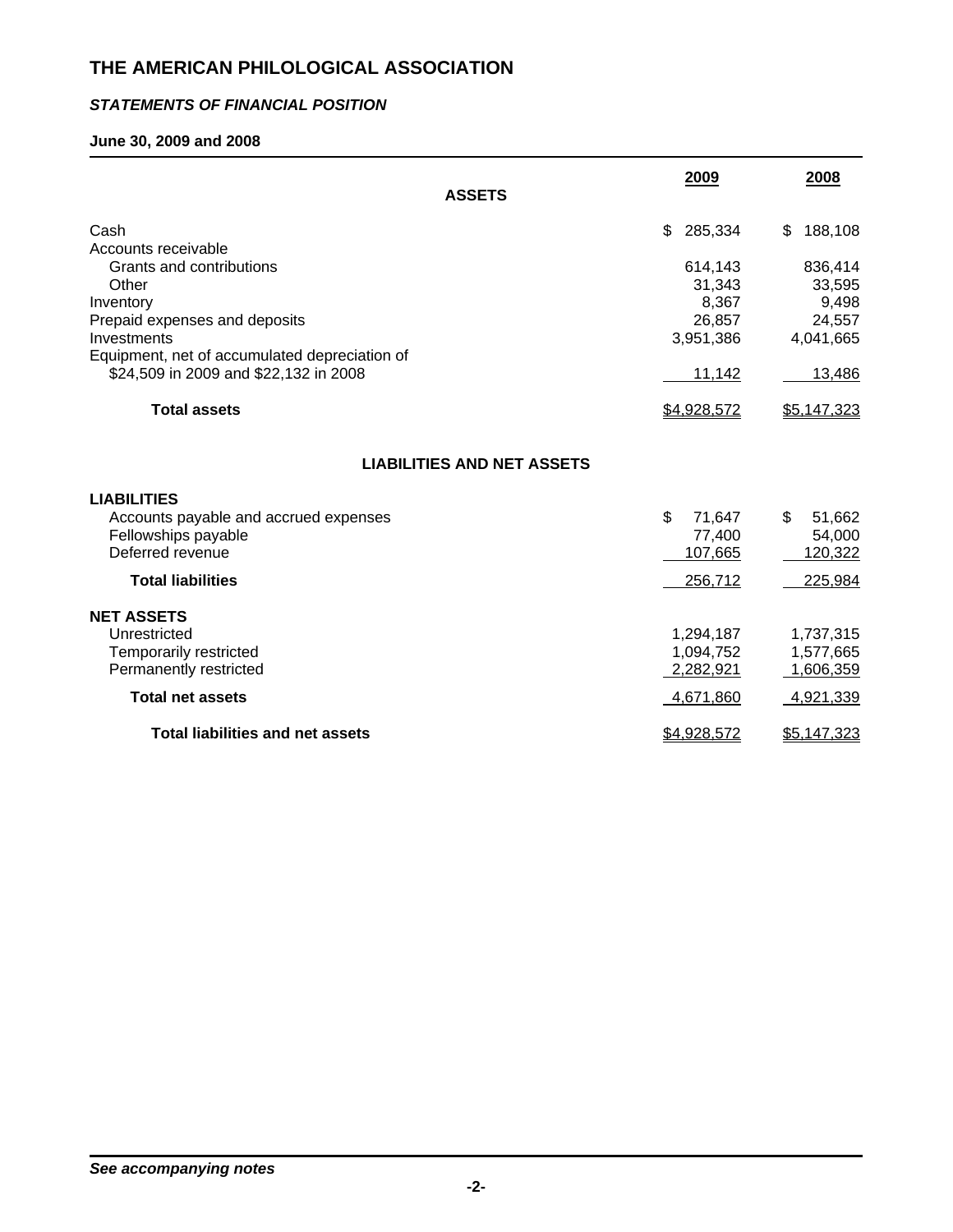#### *STATEMENTS OF ACTIVITIES*

## **Years ended June 30, 2009 and 2008**

|                                                            | 2009          |                                         |                                  | 2008          |                     |                                         |                                  |               |
|------------------------------------------------------------|---------------|-----------------------------------------|----------------------------------|---------------|---------------------|-----------------------------------------|----------------------------------|---------------|
|                                                            | Unrestricted  | <b>Temporarily</b><br><b>Restricted</b> | Permanently<br><b>Restricted</b> | <b>Total</b>  | <b>Unrestricted</b> | <b>Temporarily</b><br><b>Restricted</b> | Permanently<br><b>Restricted</b> | <b>Total</b>  |
| <b>REVENUES AND SUPPORT</b>                                |               |                                         |                                  |               |                     |                                         |                                  |               |
| Membership dues                                            | \$<br>245,964 | \$                                      | \$                               | \$<br>245,964 | 239,532<br>\$       | \$                                      | \$                               | 239,532<br>\$ |
| Grants and contributions                                   | 171,248       | 48,750                                  | 676,562                          | 896,560       | 146,816             | 448,384                                 | 690,674                          | 1,285,874     |
| Annual meeting revenue                                     | 327,305       | $\overline{\phantom{a}}$                |                                  | 327,305       | 332,245             |                                         |                                  | 332,245       |
| <b>Publication sales</b>                                   | 28,634        |                                         |                                  | 28,634        | 25,521              |                                         |                                  | 25,521        |
| Placement service fees                                     | 42,552        |                                         |                                  | 42,552        | 55,318              |                                         |                                  | 55,318        |
| Royalties                                                  | 59,055        |                                         |                                  | 59,055        | 58,483              |                                         |                                  | 58,483        |
| Other income                                               | 25,335        |                                         |                                  | 25,335        | 35,272              |                                         |                                  | 35,272        |
| Net assets released from restrictions                      | 270,282       | (270, 282)                              |                                  |               | 203,475             | (203, 475)                              |                                  |               |
| <b>Total revenues and support</b>                          | 1,170,375     | (221, 532)                              | 676,562                          | 1,625,405     | 1,096,662           | 244,909                                 | 690,674                          | 2,032,245     |
| <b>EXPENSES</b>                                            |               |                                         |                                  |               |                     |                                         |                                  |               |
| Program expenses                                           |               |                                         |                                  |               |                     |                                         |                                  |               |
| Education                                                  | 81,441        |                                         |                                  | 81,441        | 89,711              |                                         |                                  | 89,711        |
| Outreach                                                   | 53,943        |                                         |                                  | 53,943        | 56,272              |                                         |                                  | 56,272        |
| Placement                                                  | 74,147        |                                         |                                  | 74,147        | 74,702              |                                         |                                  | 74,702        |
| <b>Professional matters</b>                                | 32,613        |                                         |                                  | 32,613        | 34,338              |                                         |                                  | 34,338        |
| Annual meeting                                             | 376,749       |                                         |                                  | 376,749       | 389,021             |                                         |                                  | 389,021       |
| <b>Publications</b>                                        | 96,909        |                                         |                                  | 96,909        | 121,389             |                                         |                                  | 121,389       |
| Research                                                   | 237,459       |                                         |                                  | 237,459       | 215,441             |                                         |                                  | 215,441       |
| Special projects                                           | 44,034        |                                         |                                  | 44,034        |                     |                                         |                                  |               |
| Supporting services                                        |               |                                         |                                  |               |                     |                                         |                                  |               |
| Member services                                            | 53,394        |                                         |                                  | 53,394        | 56,490              |                                         |                                  | 56,490        |
| General and administrative                                 | 29,184        |                                         |                                  | 29,184        | 29,164              |                                         |                                  | 29,164        |
| Fundraising                                                | 145,167       |                                         |                                  | 145,167       | 161,133             |                                         |                                  | 161,133       |
| <b>Total expenses</b>                                      | 1,225,040     |                                         |                                  | 1,225,040     | 1,227,661           |                                         |                                  | 1,227,661     |
| <b>CHANGE IN NET ASSETS</b><br><b>BEFORE OTHER CHANGES</b> | (54,665)      | (221, 532)                              | 676,562                          | 400,365       | (130, 999)          | 244,909                                 | 690,674                          | 804,584       |
| <b>OTHER CHANGES</b>                                       |               |                                         |                                  |               |                     |                                         |                                  |               |
| Investment loss                                            | (388, 463)    | (261, 381)                              |                                  | (649, 844)    | (117, 991)          | (108, 223)                              |                                  | (226, 214)    |
| <b>CHANGE IN NET ASSETS</b>                                | (443, 128)    | (482, 913)                              | 676,562                          | (249, 479)    | (248,990)           | 136,686                                 | 690,674                          | 578,370       |
| <b>NET ASSETS</b>                                          |               |                                         |                                  |               |                     |                                         |                                  |               |
| Beginning of year                                          | 1,737,315     | 1,577,665                               | 1,606,359                        | 4,921,339     | 1,986,305           | 1,440,979                               | 915,685                          | 4,342,969     |
| End of year                                                | \$1,294,187   | \$1,094,752                             | \$2,282,921                      | \$4,671,860   | \$1,737,315         | \$1,577,665                             | \$1,606,359                      | \$4,921,339   |
|                                                            |               |                                         |                                  |               |                     |                                         |                                  |               |

*See accompanying notes*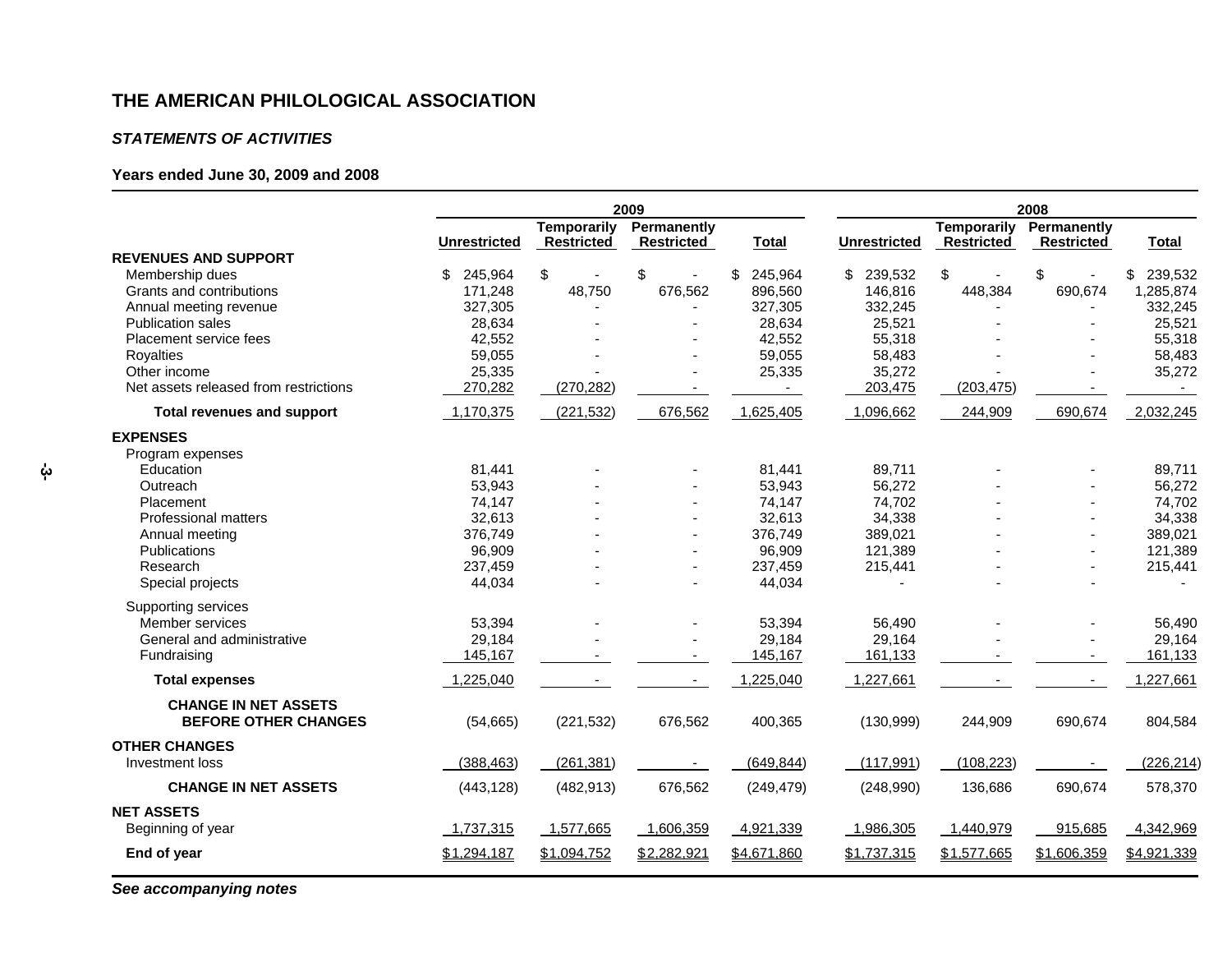#### *STATEMENT OF FUNCTIONAL EXPENSES*

## **Year ended June 30, 2009**

|                                                             |                          |          | <b>Education Outreach Placement</b> | Professional<br><b>Matters</b> | Annual<br>Meeting | <b>Publications</b> | <b>Research</b> | <b>Special</b><br><b>Projects</b> | <b>Member</b><br><b>Services</b> | <b>General and</b><br>Administrative | Fund-<br>Raising         | <u>Total</u> |
|-------------------------------------------------------------|--------------------------|----------|-------------------------------------|--------------------------------|-------------------|---------------------|-----------------|-----------------------------------|----------------------------------|--------------------------------------|--------------------------|--------------|
| Salaries and benefits<br>Grants, awards,<br>fellowships and | \$25,508                 | \$17,852 | \$42,099                            | \$21,563                       | \$58,672          | \$30,958            | \$158,039       | \$<br>2,396                       | \$13,914                         | \$22,957                             | \$<br>87,023 \$          | 480,981      |
| honoraria                                                   | 31,450                   | 2,100    |                                     |                                | 900               | 7,305               | 51,400          | 7,400                             |                                  |                                      | $\overline{\phantom{0}}$ | 100,555      |
| Bank service fees<br>Cosponsor share of                     | 41                       |          | 922                                 | $\overline{2}$                 | 9,474             | 21                  | 131             | 50                                | 174                              | 99                                   | 1,266                    | 12,181       |
| joint revenue                                               | $\overline{\phantom{a}}$ |          |                                     | $\sim$                         | 101,031           |                     |                 | $\overline{\phantom{a}}$          | $\overline{\phantom{a}}$         |                                      | ۰.                       | 101,031      |
| Depreciation                                                | 431                      | 192      | 957                                 | 287                            | 1,148             | 526                 | 1,862           | $\blacksquare$                    | 239                              | 335                                  | 479                      | 6,456        |
| Equipment rental and                                        |                          |          |                                     |                                |                   |                     |                 |                                   |                                  |                                      |                          |              |
| maintenance                                                 | 54                       | 34       | 798                                 | 36                             | 34,385            | 65                  | 563             | $\blacksquare$                    | 30                               | 371                                  | 101                      | 36,437       |
| Insurance                                                   | 2,868                    | 2,725    | 3,181                               | 2,782                          | 5,257             | 2,925               | 2,725           | $\blacksquare$                    | 143                              | 200                                  | 285                      | 23,091       |
| Occupancy                                                   | 587                      | 261      | 1,305                               | 392                            | 1,566             | 718                 | 261             | $\blacksquare$                    | 326                              | 457                                  | 652                      | 6,525        |
| Photocopies                                                 | 63                       | 28       | 140                                 | 42                             | 974               | 77                  | 28              | $\blacksquare$                    | 48                               | 49                                   | 70                       | 1,519        |
| Postage and shipping<br>Printing and                        | 678                      | 4,460    | 1,594                               | 452                            | 4,110             | 12,983              | 340             | $\blacksquare$                    | 2,224                            | 528                                  | 4,433                    | 31,802       |
| publications                                                | 2,996                    | 16,012   | 3,433                               | 63                             | 23,527            | 31,094              | 50              | $\blacksquare$                    | 1,700                            | 43                                   | 14,000                   | 92,918       |
| Professional and                                            |                          |          |                                     |                                |                   |                     |                 |                                   |                                  |                                      |                          |              |
| management fees                                             | 1,894                    | 1,548    | 5,368                               | 998                            | 63,268            | 3,529               | 7,675           | 16,020                            | 34,243                           | 1,134                                | 31,045                   | 166,722      |
| <b>Supplies</b>                                             | 86                       | 38       | 210                                 | 58                             | 1,310             | 106                 | 382             |                                   | 47                               | 67                                   | 2,368                    | 4,672        |
| Telephone                                                   | 170                      | 99       | 346                                 | 122                            | 965               | 202                 | 90              | $\blacksquare$                    | 80                               | 112                                  | 644                      | 2,830        |
| Travel, meals and                                           |                          |          |                                     |                                |                   |                     |                 |                                   |                                  |                                      |                          |              |
| lodging                                                     | 11,513                   | 7,379    | 5,920                               | 4,786                          | 64,294            | 5,074               | 12,799          | 10,143                            |                                  | 409                                  | 1,686                    | 124,003      |
| Other                                                       | 3,102                    | 1,214    | 7,874                               | 0.030                          | 5,868             | 1,326               | 1,114           | 8,025                             | 226                              | 2,423                                | 1,115                    | 33,317       |
|                                                             | \$81,441                 | \$53,943 | \$74,147                            | \$32,613                       | \$376,749         | \$96,909            | \$237,459       | \$44,034                          | \$53,394                         | \$29,184                             | \$145,167 \$1,225,040    |              |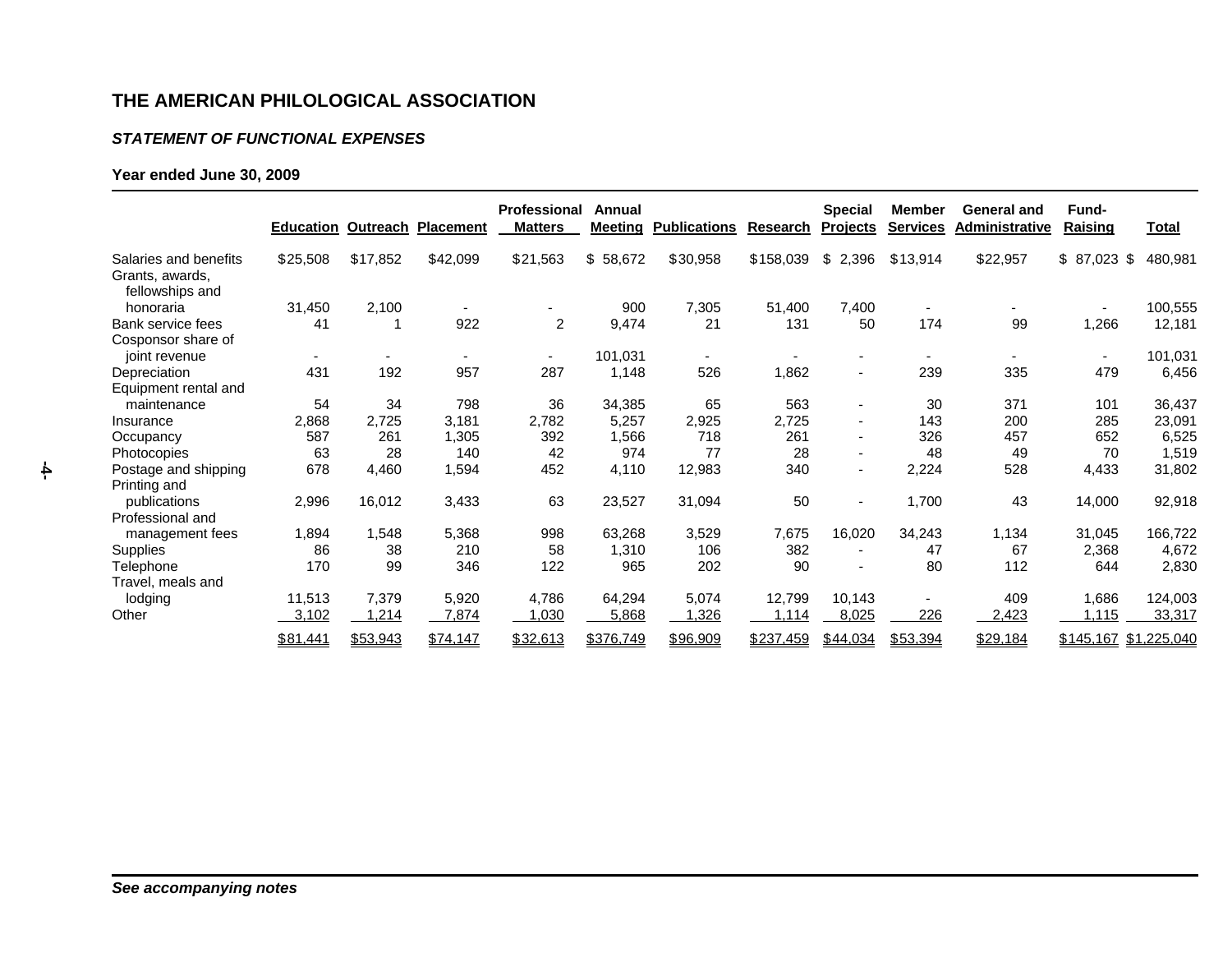#### *STATEMENT OF FUNCTIONAL EXPENSES*

## **Year ended June 30, 2008**

|                           | <b>Education</b> | Outreach                 | <b>Placement</b>         | <b>Professional</b><br><b>Matters</b> | Annual<br><b>Meeting</b> | <b>Publications</b> | Research                 | <b>Member</b><br><b>Services</b> | <b>General and</b><br>Administrative | Fund-<br>Raising         | <u>Total</u>  |
|---------------------------|------------------|--------------------------|--------------------------|---------------------------------------|--------------------------|---------------------|--------------------------|----------------------------------|--------------------------------------|--------------------------|---------------|
| Salaries and benefits     | \$26,123         | \$18,274                 | \$41,693                 | \$21,815                              | \$60,094                 | \$31,051            | \$152,229                | \$16,333                         | \$18,320                             | \$99,307                 | 485,239<br>\$ |
| Grants, awards,           |                  |                          |                          |                                       |                          |                     |                          |                                  |                                      |                          |               |
| fellowships and honoraria | 35,250           | 2,400                    | $\overline{\phantom{a}}$ | $\overline{\phantom{a}}$              | 900                      | 8,600               | 41,000                   | $\overline{\phantom{0}}$         | 848                                  | $\overline{\phantom{a}}$ | 88,998        |
| Bank service fees         | 41               | 7                        | 1,270                    | 10                                    | 9,125                    | 5                   | 95                       | 288                              | 29                                   | 489                      | 11,359        |
| Cosponsor share of        |                  |                          |                          |                                       |                          |                     |                          |                                  |                                      |                          |               |
| joint revenue             |                  |                          |                          |                                       | 106,223                  |                     |                          |                                  |                                      |                          | 106,223       |
| Depreciation              | 469              | 209                      | 1,043                    | 313                                   | 1,252                    | 574                 | 854                      | 261                              | 366                                  | 520                      | 5,861         |
| Equipment rental and      |                  |                          |                          |                                       |                          |                     |                          |                                  |                                      |                          |               |
| maintenance               | 1,677            | 44                       | 2,473                    | 65                                    | 33,257                   | 117                 | 624                      | 52                               | 73                                   | 132                      | 38,514        |
| Insurance                 | 2,843            | 2,701                    | 3,156                    | 2,758                                 | 5,149                    | 2,900               | 2,701                    | 142                              | 199                                  | 284                      | 22,833        |
| Meeting space rental      | 856              | $\overline{\phantom{0}}$ | -                        |                                       |                          | ۰                   | $\overline{\phantom{0}}$ | $\overline{\phantom{0}}$         |                                      |                          | 856           |
| Occupancy                 | 570              | 253                      | 1,267                    | 380                                   | 1,520                    | 697                 | 254                      | 317                              | 443                                  | 634                      | 6,335         |
| Photocopies               | 69               | 31                       | 153                      | 46                                    | 184                      | 84                  | 31                       | 408                              | 54                                   | 120                      | 1,180         |
| Postage and shipping      | 1,264            | 3,651                    | 2,767                    | 1,078                                 | 12.102                   | 19,041              | 563                      | 1,894                            | 750                                  | 5,065                    | 48,175        |
| Printing and publications | 801              | 16,924                   | 5,767                    | 566                                   | 25,972                   | 38,101              | 679                      | 1,064                            | 217                                  | 15,451                   | 105,542       |
| Professional and          |                  |                          |                          |                                       |                          |                     |                          |                                  |                                      |                          |               |
| management fees           | 1,612            | 3,055                    | 5,329                    | 1,128                                 | 65,592                   | 12,940              | 1,523                    | 35,442                           | 1,557                                | 32,020                   | 160,198       |
| Supplies                  | 123              | 54                       | 272                      | 82                                    | 869                      | 150                 | 106                      | 87                               | 39                                   | 2,020                    | 3,802         |
| Telephone                 | 174              | 97                       | 345                      | 128                                   | 522                      | 205                 | 97                       | 77                               | 108                                  | 889                      | 2,642         |
| Travel, meals and lodging | 15,880           | 6,253                    | 7,504                    | 5,008                                 | 56,905                   | 6,282               | 12,779                   |                                  | 2,106                                | 3,028                    | 115,745       |
| Other                     | 1,959            | 2,319                    | ,663                     | 961                                   | 9,355                    | 642                 | ,906                     | 125                              | 4,055                                | 1,174                    | 24,159        |
|                           | \$89,711         | \$56,272                 | \$74,702                 | \$34,338                              | \$389,021                | \$121,389           | \$215,441                | \$56,490                         | \$29,164                             | \$161,133                | \$1,227,661   |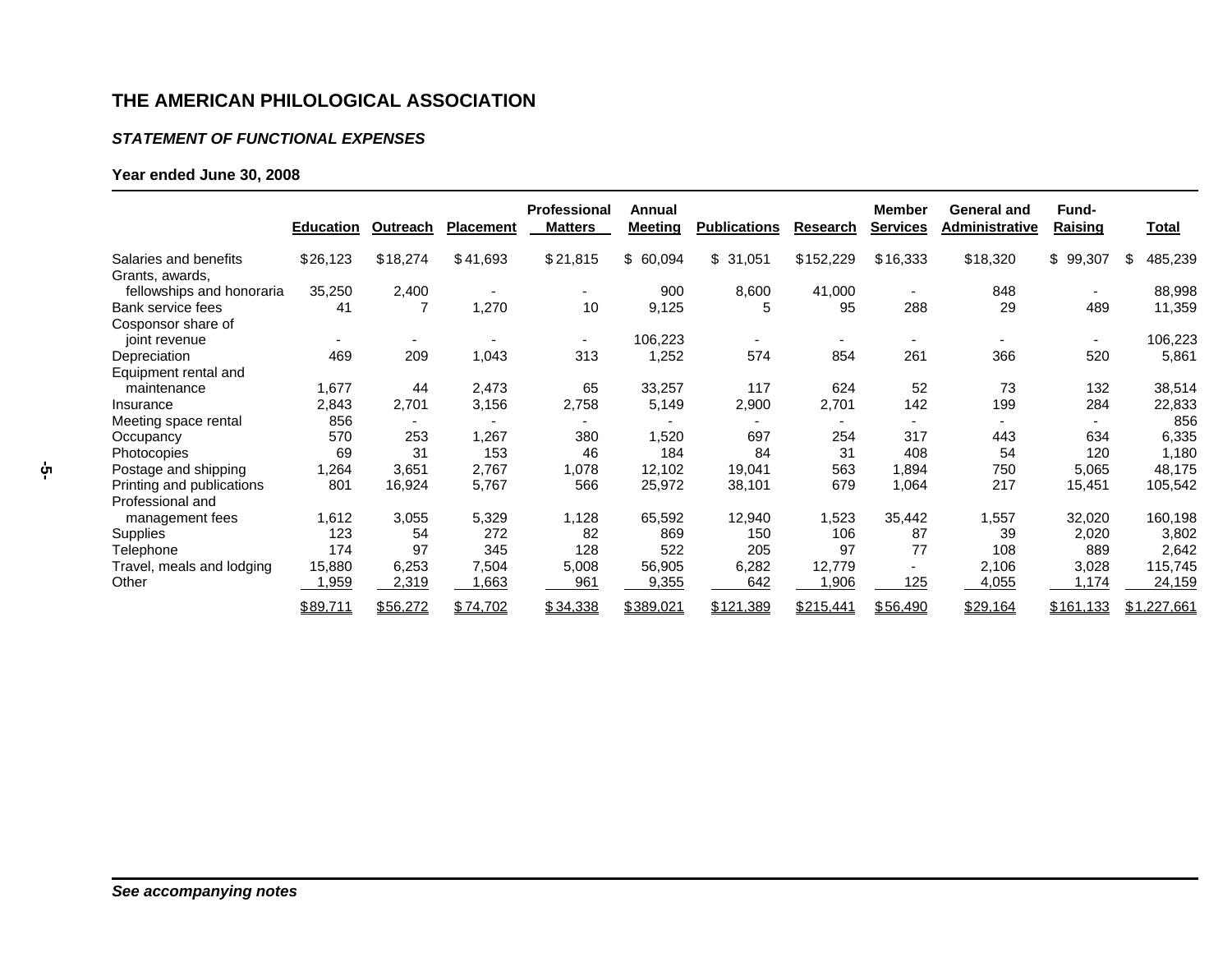## *STATEMENTS OF CASH FLOWS*

**Years ended June 30, 2009 and 2008** 

| <b>CASH FLOWS FROM OPERATING ACTIVITIES</b>                                                                                                                                           | 2009                                        | 2008                            |
|---------------------------------------------------------------------------------------------------------------------------------------------------------------------------------------|---------------------------------------------|---------------------------------|
| <b>Change in net assets</b>                                                                                                                                                           | \$(249,479)                                 | \$578,370                       |
| Adjustments to reconcile change in net assets to net cash<br>provided by (used for) operating activities                                                                              |                                             |                                 |
| Net realized and unrealized loss on investments<br>Depreciation<br>Contributions restricted for long-term purposes<br>Amortization of discount on grants and contributions receivable | 780,894<br>6,456<br>(676, 562)<br>(41, 725) | 772,536<br>5,861<br>(690, 674)  |
| (Increase) decrease in<br>Accounts receivable<br>Inventory<br>Prepaid expenses and deposits                                                                                           | 165,456<br>1,131<br>(2,300)                 | (178, 527)<br>1,157<br>2,218    |
| Increase (decrease) in<br>Accounts payable and accrued expenses<br>Fellowships payable<br>Deferred revenue                                                                            | 19,985<br>23,400<br>(12, 657)               | (58, 296)<br>(11,000)<br>17,396 |
| Net cash provided by operating activities                                                                                                                                             | 14,599                                      | 439,041                         |
| <b>CASH FLOWS FROM INVESTING ACTIVITIES</b><br>Net purchase of investments<br>Purchase of equipment                                                                                   | (690, 615)<br>(4, 112)                      | (730, 011)<br>(16, 137)         |
| Net cash used for investing activities                                                                                                                                                | (694, 727)                                  | (746,148)                       |
| <b>CASH FLOWS FROM FINANCING ACTIVITIES</b><br>Repayment of note payable<br>Proceeds from contributions received for long-term purposes                                               | 777,354                                     | (27,600)<br>443,799             |
| Net cash provided by financing activities                                                                                                                                             | 777,354                                     | 416,199                         |
| Net increase in cash                                                                                                                                                                  | 97,226                                      | 109,092                         |
| <b>CASH</b><br>Beginning of year                                                                                                                                                      | 188,108                                     | 79,016                          |
| End of year                                                                                                                                                                           | \$285,334                                   | \$188,108                       |
| <b>SUPPLEMENTAL INFORMATION</b>                                                                                                                                                       |                                             |                                 |
| Interest paid                                                                                                                                                                         | \$                                          | 1,380<br>\$                     |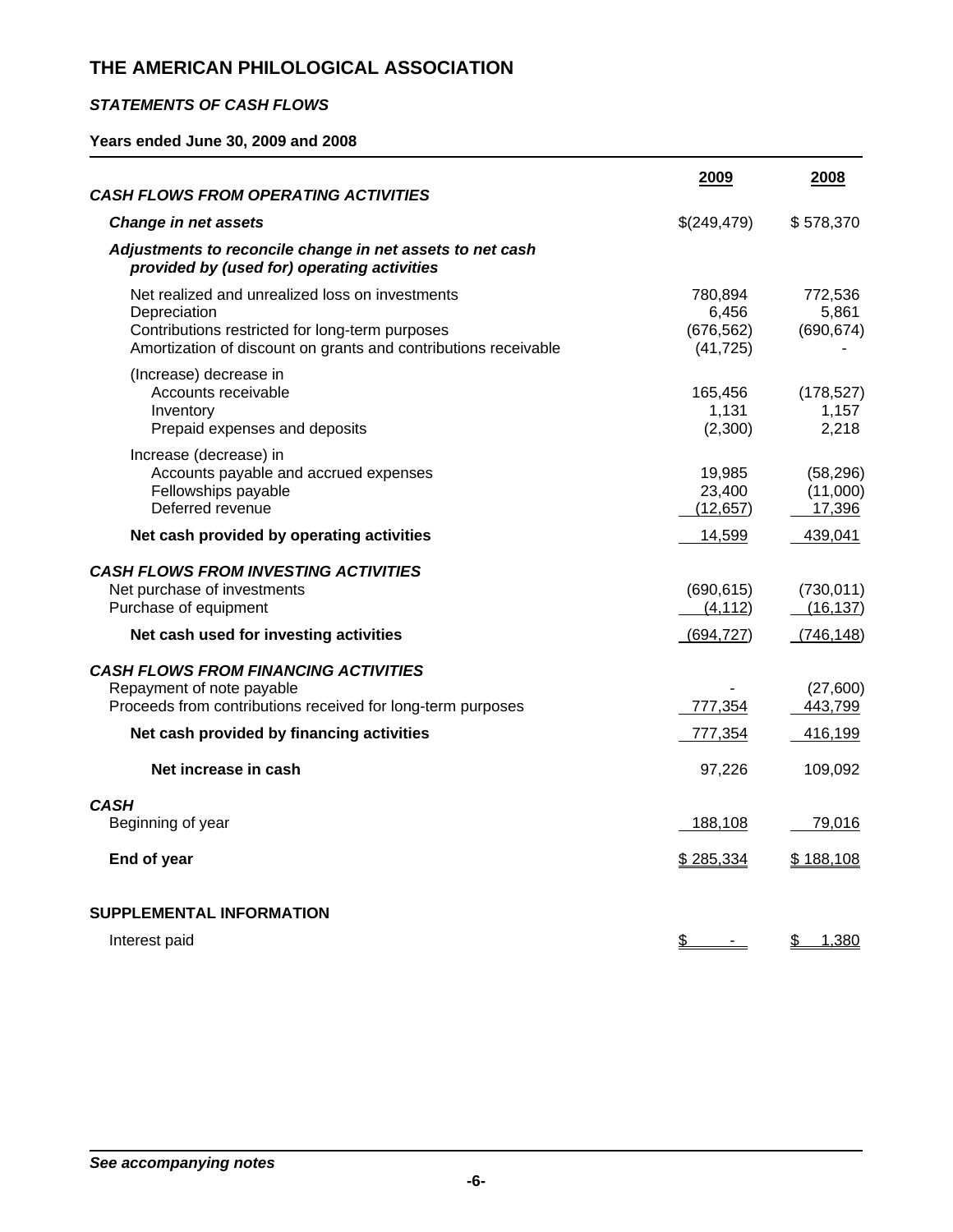### *NOTES TO FINANCIAL STATEMENTS*

### **June 30, 2009 and 2008**

### **(1) NATURE OF OPERATIONS**

The American Philological Association (the *"Association"*) is a nonprofit organization founded in 1869 by "professors, friends and patrons of linguistic science." It is now the principal learned society in North America for the study of ancient Greek and Roman languages, literatures and civilizations. While the majority of its members are university and college classics teachers and libraries, members also include scholars in other disciplines, primary and secondary school teachers and interested lay people. For over a century, this community has relied on the Association to produce several series of scholarly books and texts; the journal, *Transactions of the American Philological Association*; and an annual meeting in conjunction with the Archaeological Institute of America, another nonprofit organization. In addition, the Association fosters programs to reassert the importance of primary and secondary school teaching and provide more support for improved pedagogy at all levels of teaching; improves working conditions and scholarly opportunities for university and college teachers; increases communication with audiences beyond its membership; makes sure the Association's research program is appropriate for the needs of the profession; and coordinates and systematizes data collection in order to provide an accessible and reliable information base to support Association goals.

The Association is now conducting a capital campaign to raise an Endowment for Classics Research and Teaching that will enable it to create sophisticated and accessible research tools for classics teachers and scholars; develop the next generation of inspired, diverse teachers of classics and classical languages; and support wider public understanding and appreciation of classical civilization. The goal of the capital campaign is to raise \$4 million through July 31, 2011.

### **(2) SUMMARY OF SIGNIFICANT ACCOUNTING POLICIES**

### *Basis of Accounting*

The financial statements have been prepared on the accrual basis of accounting. Accordingly, revenues are recognized when earned and expenses are recognized when incurred.

### *Financial Statement Presentation*

The Association reports information regarding its financial position and activities according to three classes of net assets as follows:

#### *Unrestricted net assets*

Net assets that are not subject to donor-imposed restrictions.

### *Temporarily restricted net assets*

Net assets that are subject to donor-imposed restrictions that will be satisfied by actions of the Association and/or the passage of time. When a restriction is satisfied, temporarily restricted net assets are reclassified to unrestricted net assets and reported in the statement of activities as *"net assets released from restrictions."*

#### *Permanently restricted net assets*

Net assets that are subject to donor-imposed restrictions that neither expire by passage of time, nor can be satisfied by actions of the Association.

#### *Accounting Estimates*

In preparing financial statements in conformity with generally accepted accounting principles, management makes estimates and assumptions that affect the reported amounts of assets and liabilities and the disclosure of contingent assets and liabilities at the date of the financial statements, as well as the reported amounts of revenues and expenses during the reporting period. Actual results could differ from those estimates.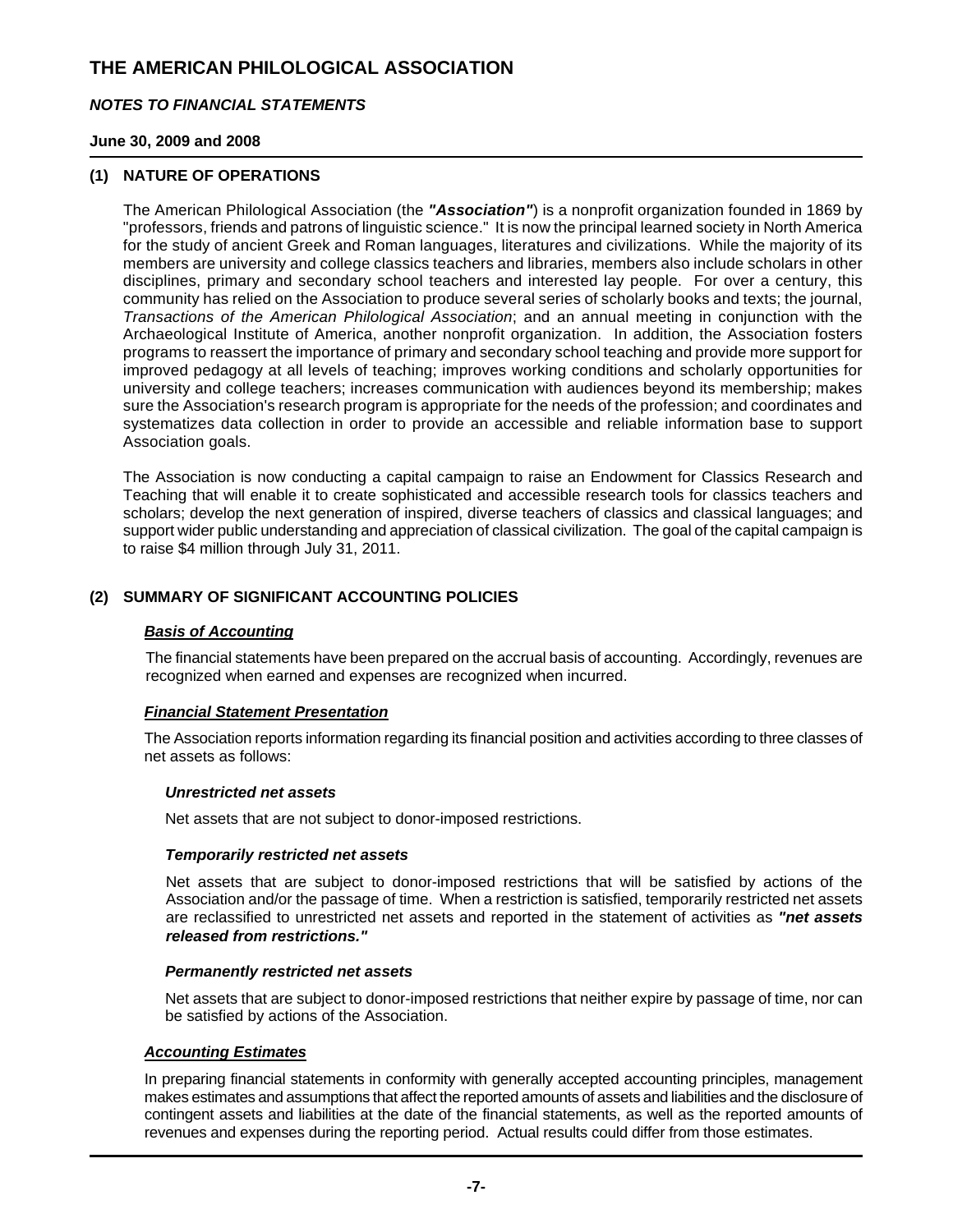### *NOTES TO FINANCIAL STATEMENTS*

#### **June 30, 2009 and 2008**

### *Fair Value Measurements of Assets and Liabilities*

Effective July 1, 2008, the Association adopted a new accounting standard regarding fair value measurements. Under the new accounting standard, fair value is defined as the price that would be received to sell an asset or paid to transfer a liability (i.e., the "exit price") in an orderly transaction between market participants at the measurement date. The new accounting standard establishes a fair value hierarchy for inputs used in measuring fair value that maximizes the use of observable inputs and minimizes the use of unobservable inputs by requiring that the most observable inputs be used when available. Observable inputs are those that market participants would use in pricing the asset or liability based on market data obtained from sources independent of the Association. Unobservable inputs reflect the Association's assumptions about the inputs market participants would use in pricing the asset or liability based on the best information available in the circumstances. The fair value hierarchy is categorized into three levels based on the inputs as follows:

*Level 1* – Valuations based on quoted prices in active markets for identical assets or liabilities that the Association has the ability to access. Since valuations are based on quoted prices that are readily and regularly available in an active market, valuation of these assets and liabilities does not entail a significant degree of judgment.

*Level 2* – Valuations based on quoted prices in markets that are not active or for which all significant inputs are unobservable, either directly or indirectly.

*Level 3* – Valuations based on inputs that are unobservable, that is, inputs that reflect the Association's own assumptions.

### *Concentration of Credit Risk*

Financial instruments which potentially subject the Association to concentrations of credit risk are cash and accounts receivable. The Association maintains its cash at various high-quality financial institutions. At times, these deposits may exceed federally insured limits. The composition of grants and contributions is disclosed in Note 3. Other accounts receivable consist primarily of membership dues, royalties and placement fees.

### *Inventory*

Inventory is reported at cost using the first-in, first-out method and consists primarily of books.

### *Investments*

Investments in equity securities with readily determinable fair values and all investments in debt securities are reported at fair value, as determined by quoted market prices, with gains and losses included in the statement of activities. Dividend and interest income is recorded as earned. Restricted investment income whose restrictions are satisfied in the same period are reported as unrestricted.

The Association invests in a professionally managed portfolio that includes various types of securities *(See Note 4)*. Such investments are exposed to market and credit risk. Due to the level of risk associated with such investments and the level of uncertainty related to changes in the value of such investments, it is at least reasonably possible that changes in the near term would materially affect investment balances and the amounts reported in the financial statements.

### *Equipment*

The Association capitalizes expenditures for equipment in excess of \$500. Equipment is reported at cost if purchased, or at fair value on the date of donation if donated. Depreciation is recorded using the straight-line method over the estimated useful lives of the assets.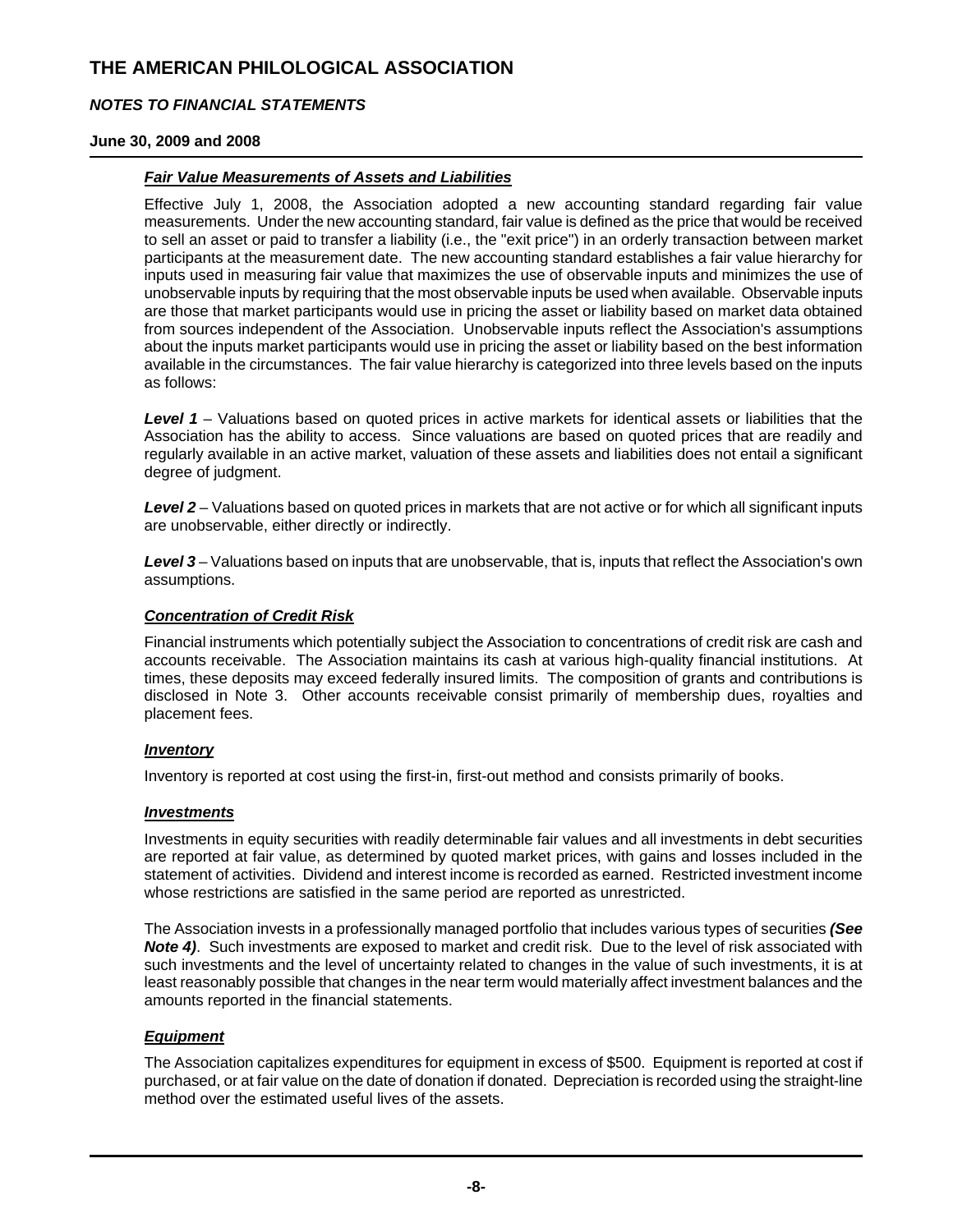### *NOTES TO FINANCIAL STATEMENTS*

### **June 30, 2009 and 2008**

### *Fellowships Payable*

Unconditional fellowships authorized but unpaid at year-end are reported as liabilities. The fellowships payable at June 30, 2009 are expected to be paid in 2010. The fellowships payable at June 30, 2008 were paid in 2009.

#### *Membership Dues*

Membership dues are recognized as revenue in the year to which they relate. Accordingly, membership dues received in advance of the applicable year are included in deferred revenue in the accompanying statement of financial position.

### *Grants and Contributions*

Grants and contributions received are recorded as unrestricted, temporarily restricted or permanently restricted net assets depending on the absence or existence and nature of any donor restrictions. Donorrestricted grants and contributions whose restrictions are satisfied in the same period are reported as unrestricted.

Unconditional grants and contributions are recognized as revenue when the related promise to give is received. Conditional grants and contributions are recognized as revenue when the conditions are satisfied.

The Association receives a significant amount of donated time from a substantial number of volunteers without compensation for its various program and supporting services. The financial statements do not reflect the value of these contributed services since they do not meet the criteria for recognition.

### *Annual Meeting*

The Association holds its annual meeting with another learned society, the Archaeological Institute of America (*"AIA"*). Registrants pay a single registration fee and may attend sessions organized by either society. The Association administers registration and the overall meeting schedule; AIA administers the exhibit show and certain joint events. Revenue from registration fees and the exhibit show and certain expenses are shared equally by the two societies. However, each society is individually responsible for the costs of putting on its own sessions and also retains all revenue for its own publications or special events. These financial statements include the joint activities that are shared by the two societies and the Association's separate activities that occur during the annual meeting. AIA's share of the joint activities is reported as *"cosponsor share of joint revenue"* in the accompanying statements of functional expenses.

### *Special Projects*

During 2008, the Association received a grant of \$48,000 from the Andrew W. Mellon Foundation to support planning for improvements to the user interface of the online version of *L'Annee Philologique.* This project commenced in 2009 and was completed in 2009.

All costs attributable to these projects are categorized as a *"Special Projects"* expense in the statements of activities and functional expenses.

#### *Functional Allocation of Expenses*

The costs of providing the various programs and supporting services have been summarized on a functional basis in the statement of activities. Accordingly, certain expenses have been allocated based upon the programs and supporting services benefited.

### *Income Taxes*

The Association is exempt from federal income taxes under Section 501(c)(3) of the Internal Revenue Code and no provision or liability for income taxes is included in the accompanying financial statements.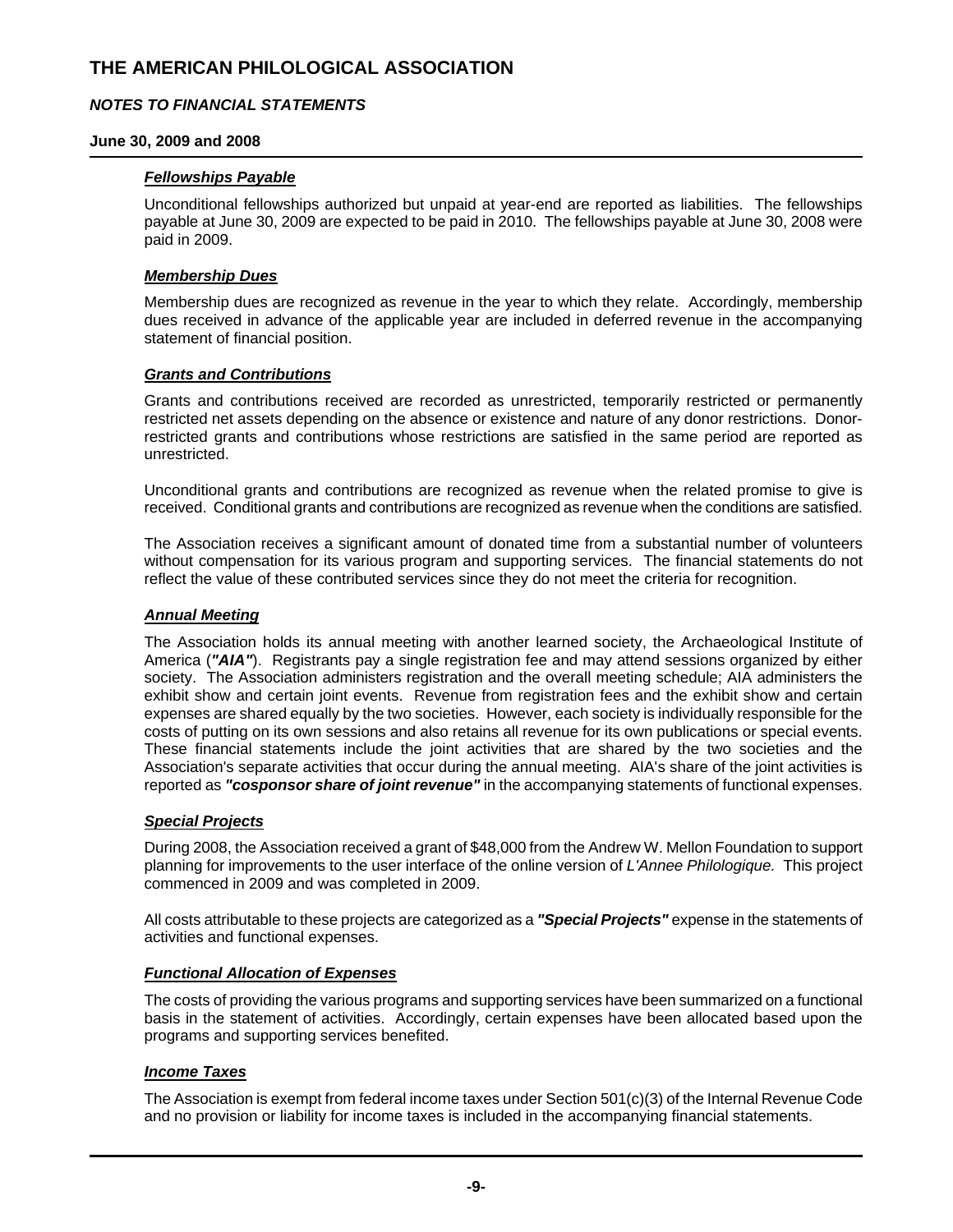### *NOTES TO FINANCIAL STATEMENTS*

### **June 30, 2009 and 2008**

Effective January 1, 2009, the Association adopted a new accounting standard regarding uncertain tax positions. The new standard prescribes a minimum recognition threshold that a tax position is required to meet in order to be recognized in the financial statements. The Association believes that it had no uncertain tax positions as defined in the standard and, as a result, the adoption of the new standard had no impact on the Association's financial statements.

## **(3) GRANTS AND CONTRIBUTIONS RECEIVABLE**

Grants and contributions receivable at June 30 consisted of the following:

|                                                                                                                                     | 2009      | 2008      |
|-------------------------------------------------------------------------------------------------------------------------------------|-----------|-----------|
| Grants receivable from the National Endowment for the Humanities<br>Contributions receivable from individuals for the Endowment for | \$273,450 | \$395,200 |
| Classics Research and Teaching (See Note 7)                                                                                         | 340,693   | 441,214   |
|                                                                                                                                     | \$614,143 | \$836,414 |
| The grants and contributions receivable are expected to be collected as follows:                                                    |           |           |
| In less than one year                                                                                                               | \$317.034 | \$283,474 |
| In one to five years                                                                                                                | 329,034   | 626,590   |
|                                                                                                                                     | 646.068   | 910.064   |
| Less discount to present value (at 6% for contributions receivable                                                                  |           |           |
| and 4% for grants receivable)                                                                                                       | (31, 925) | (73, 650) |
|                                                                                                                                     | \$614.143 | \$836.414 |

The Association has also received conditional grants from the National Endowment for the Humanities in the amount of \$190,000. The Association must raise matching contributions of \$1,510,000 by July 31, 2011 in order to receive these grants.

### **(4) INVESTMENTS**

Investments at June 30 consisted of the following:

|                        | 2009        | 2008        |
|------------------------|-------------|-------------|
| Mutual funds<br>Equity | \$2,141,223 | \$1,837,384 |
| Fixed income           | 1.810.163   | 2.204.281   |
|                        | \$3,951,386 | \$4,041,665 |

Investment income for the year ended June 30 consisted of the following:

|                                                            | 2009                   | 2008                         |
|------------------------------------------------------------|------------------------|------------------------------|
| Interest and dividends<br>Net realized and unrealized loss | \$131.050<br>(780.894) | 546.322<br>\$.<br>(772, 536) |
|                                                            | \$ (649.844)           | \$ (226.214)                 |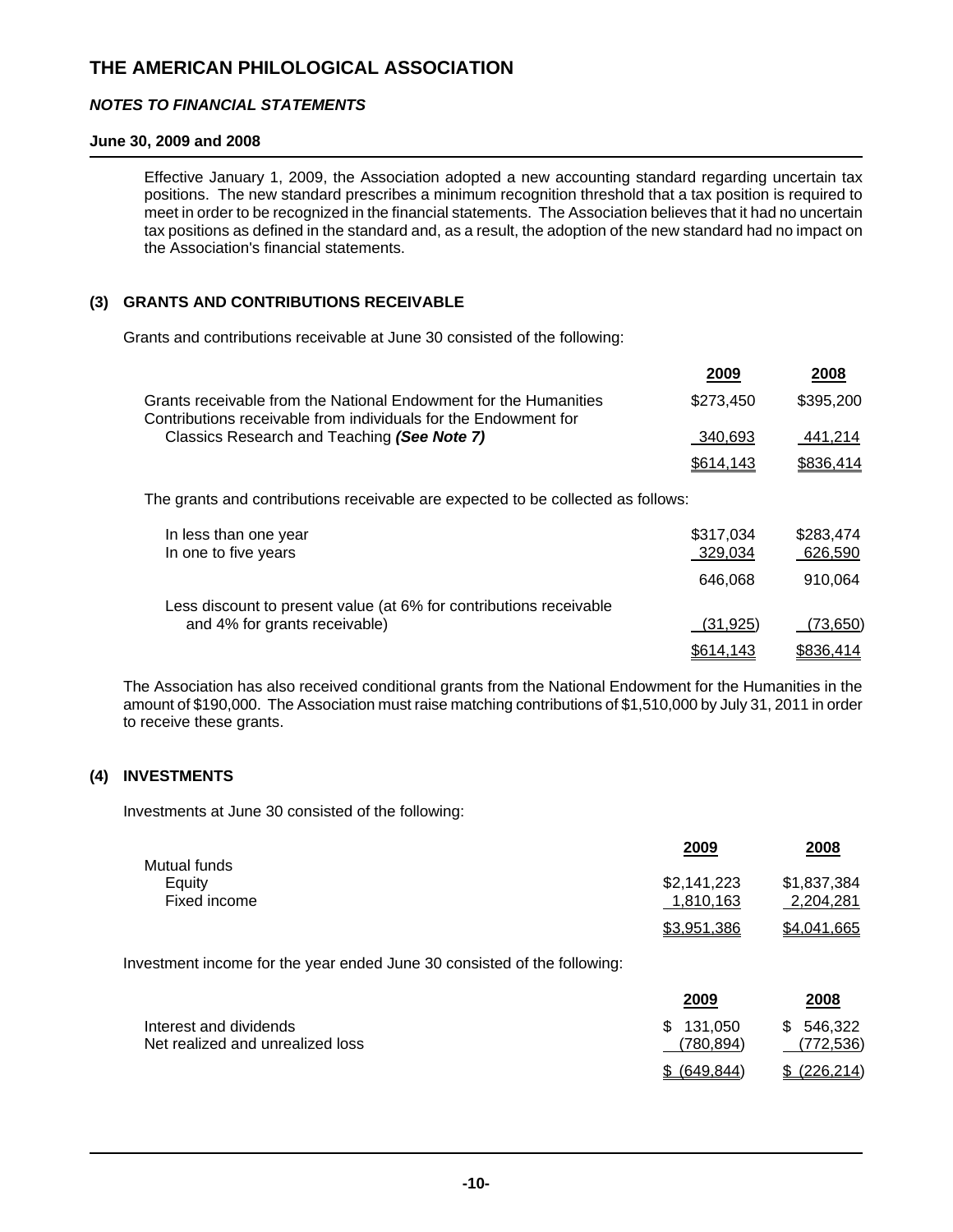### *NOTES TO FINANCIAL STATEMENTS*

### **June 30, 2009 and 2008**

#### **(5) NOTE PAYABLE**

In connection with the Association's "Barrington Atlas of the Greek and Roman World" project, the Association executed a note payable to the project director in the amount of \$108,000. The note was payable in four annual installments from October 2004 to October 2007, plus interest on the final three installments at the lesser of 5% or the prime rate. The note was paid off during 2008.

### **(6) TEMPORARILY RESTRICTED NET ASSETS**

Temporarily restricted net assets at June 30 consisted of grants and contributions and investment income restricted for the following purposes:

|                                                                                  |                                |                                              | 2009                      |                                               |                                 |
|----------------------------------------------------------------------------------|--------------------------------|----------------------------------------------|---------------------------|-----------------------------------------------|---------------------------------|
|                                                                                  | <b>Balance</b><br>July 1, 2008 | <b>Grants</b><br>and<br><b>Contributions</b> | <b>Investment</b><br>Loss | <b>Released</b><br>from<br><b>Restriction</b> | <b>Balance</b><br>June 30, 2009 |
|                                                                                  |                                |                                              |                           |                                               |                                 |
| <b>Professional matters</b>                                                      | 260,079<br>\$.                 | \$                                           | (53, 953)<br>\$.          | \$ (32,613)                                   | 173,513<br>\$                   |
| <b>Publications</b>                                                              | 510,886                        | 25,000                                       | (110, 360)                | (2,021)                                       | 423,505                         |
| Fellowships                                                                      | 457,066                        | 5,350                                        | (97,068)                  | (56, 499)                                     | 308,849                         |
| Improvements to the<br>user interface of the<br>online version of                |                                |                                              |                           |                                               |                                 |
| L'Annee Philologique<br>American Office of                                       | 48,000                         |                                              |                           | (48,000)                                      |                                 |
| L'Annee Philologique                                                             | 301,634                        | 18,400                                       |                           | (131, 149)                                    | <u>188,885</u>                  |
|                                                                                  | \$1,577,665                    | \$48,750                                     | $$$ (261,381)             | \$(270,282)                                   | \$1,094,752                     |
|                                                                                  |                                |                                              | 2008                      |                                               |                                 |
|                                                                                  |                                | <b>Grants</b>                                |                           | <b>Released</b>                               |                                 |
|                                                                                  | <b>Balance</b>                 |                                              |                           |                                               |                                 |
|                                                                                  |                                | and                                          | <b>Investment</b><br>Loss | from<br><b>Restriction</b>                    | <b>Balance</b>                  |
|                                                                                  | July 1, 2007                   | <b>Contributions</b>                         |                           |                                               | June 30, 2008                   |
| <b>Professional matters</b>                                                      | \$.<br>314,553                 | \$                                           | (20, 159)<br>\$.          | \$ (34, 315)                                  | 260,079<br>\$.                  |
| <b>Publications</b>                                                              | 557.015                        |                                              | (41.234)                  | (4, 895)                                      | 510,886                         |
|                                                                                  | 439,427                        | 98,750                                       | (39,580)                  | (41, 531)                                     | 457,066                         |
| Fellowships<br>Improvements to the<br>user interface of the<br>online version of |                                |                                              |                           |                                               |                                 |
| L'Annee Philologique<br>American Office of                                       |                                | 48,000                                       |                           |                                               | 48,000                          |
| L'Annee Philologique                                                             | 122,734                        | 301,634                                      |                           | (122, 734)                                    | 301,634                         |

\$ 1,440,979 \$448,384 \$(108,223) \$(203,475) \$1,577,665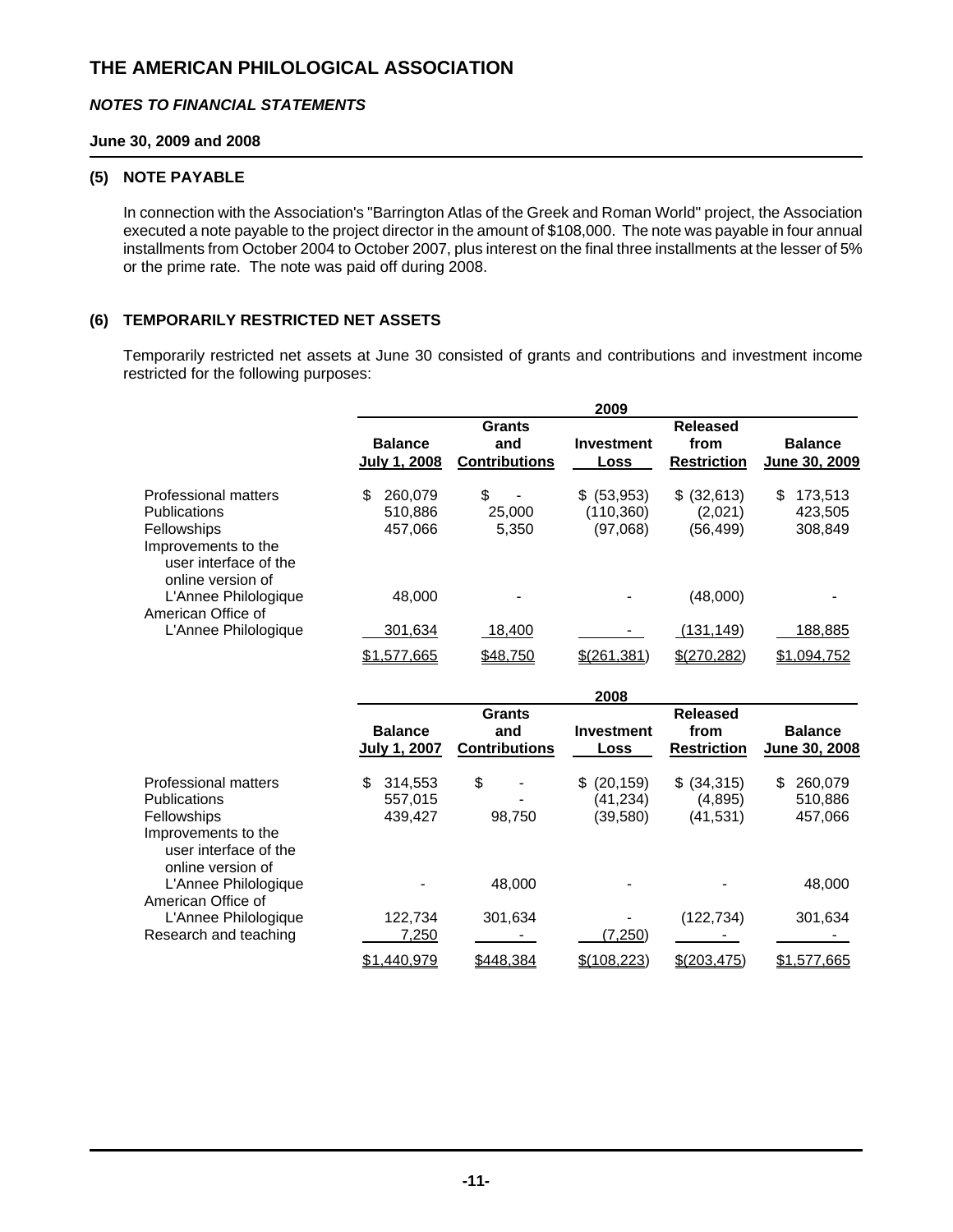### *NOTES TO FINANCIAL STATEMENTS*

#### **June 30, 2009 and 2008**

### **(7) PERMANENTLY RESTRICTED NET ASSETS**

Permanently restricted net assets at June 30 consisted of the following:

|                | 2008           |
|----------------|----------------|
| 204,150<br>\$. | 204,150<br>\$. |
| 60,728         | 60,728         |
| 61,679         | 61,679         |
|                |                |
| 1,706,226      | 1.029.664      |
|                |                |
| 112,563        | 112,563        |
| 55,030         | 55,030         |
| 82,545         | 82,545         |
| \$2,282,921    | \$1,606,359    |
|                | 2009           |

The Association's permanently restricted net assets include contributions, the principal of which must be maintained intact as required by the donors.

The Association has adopted investment and spending policies for its endowment assets that attempt to provide a predictable stream of funding to programs supported by its endowments while seeking to maintain the purchasing power of these endowment assets over the long-term. The investment policy establishes an achievable return objective through diversification of asset classes within prudent risk parameters.

The spending policy calculates the amount of annual distributions from the permanently restricted endowment funds to support various programs. The current spending policy generally provides for a distribution in an amount equal to 0% to 5% of a moving three-year average of the fair value of the endowment funds. The actual percentage depends on current economic conditions and the scope of the Association's programs.

The Association has not developed a spending policy for and has not made any distributions from its Endowment for Classics Research and Teaching since the capital campaign for this endowment is still in progress. The first distribution is anticipated to be made in 2012.

From time to time, the fair value of assets associated with donor restricted endowment funds may fall below the level that the donors require the Association to retain for perpetual duration. Deficiencies in the Coffin Fellowship were \$3,238 as of June 30, 2009. Deficiencies in the Endowment for Classics Research and Teaching were \$130,945 and \$17,940 as of June 30, 2009 and 2008, respectively. All deficiencies have been reported in unrestricted net assets. The deficiencies resulted from unfavorable market fluctuations that occurred during 2009 and 2008.

### **(8) OPERATING LEASE**

The Association leases office facilities from the University of Pennsylvania under a noncancelable lease that has expired. The Association and the University of Pennsylvania are currently negotiating a new lease agreement. Rent expense for these facilities was \$6,525 for 2009 and \$6,335 for 2008.

### **(9) PENSION PLAN**

The Association participates in a defined contribution plan through the University of Pennsylvania. For an eligible employee's contribution of 5% of annual salary, the Association contributes 9% of an employee's salary to the plan. Total pension expense was \$18,963 for 2009 and \$18,330 for 2008.